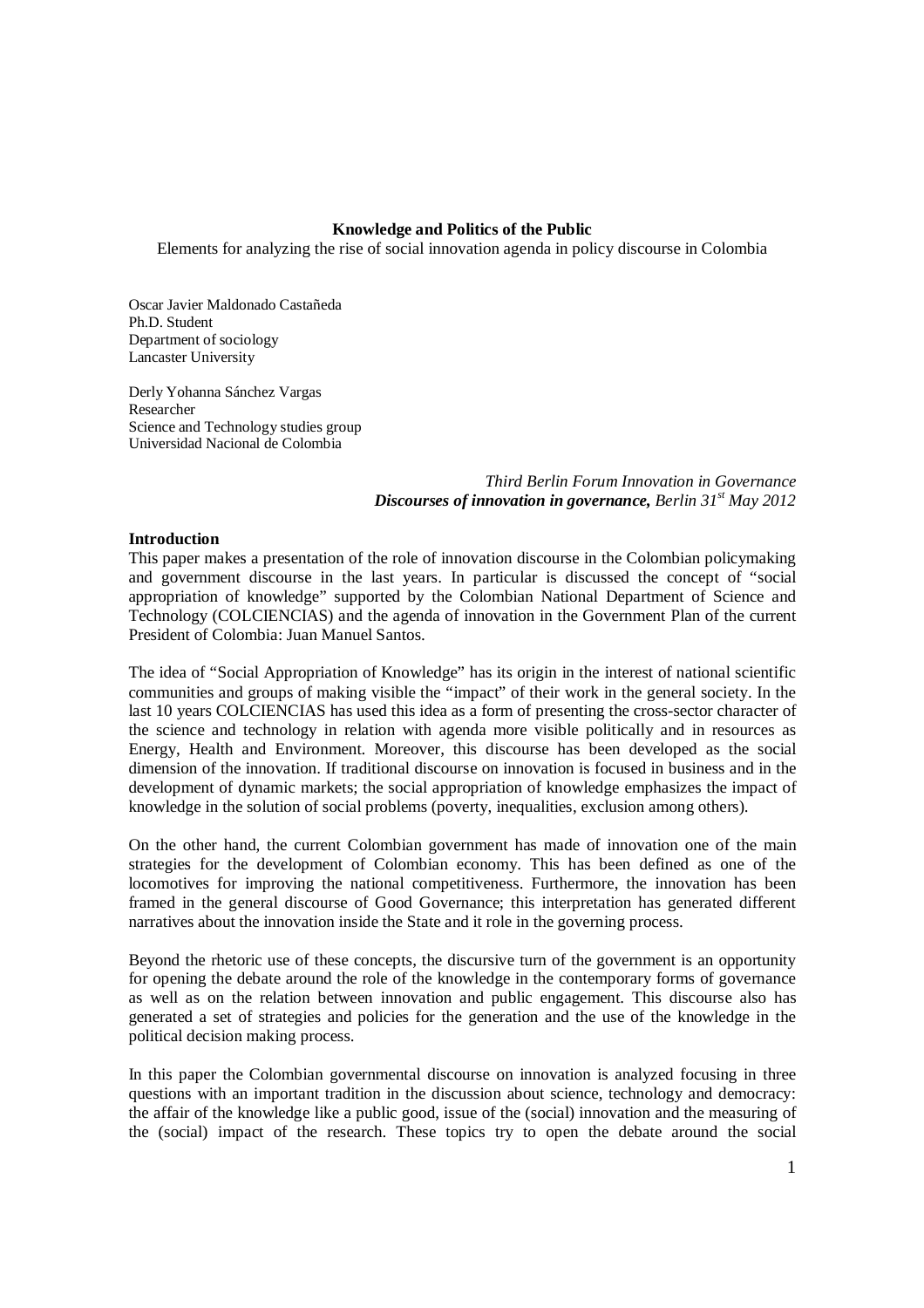appropriation of knowledge beyond the policy and the science and technology national system, making explicit its importance in the development of a democratic society.

**Key words:** Social Appropriation of Knowledge, Social innovation, social impact, Public Goods, Knowledge and democracy.

#### **Colombian policy in science, technology and innovation**

Colombian is a country with approximately a 46.5 million of inhabitants. Almost eight millions (16.2% of total) live in Bogota and around tree quarter parts of population in urban areas. Colombia has experimented deep changes regarding its economic grown and social development in spite of the permanent situation of "Internal Conflict" (Guerrillas, paramilitarism and narcotraffic) during the last 20 years. Currently, Colombia is a middle-income country; its GDP (nominal) is \$328.422 million of USD (2011). Nevertheless, the GDP per capita (ppp) is \$9.800 USD (2010), the 45.5% of population is below poverty line (CIA Factbook, 2011) and has a Gini coefficient 0.57, the worst in South America.

Traditionally Science and Technology policy has not been a central problem for Colombian governments. The investment in science and technology has always been under 1% of GDP. The Colombian Observatory of Science and Technology (OCyT its acronym in Spanish) estimates the current expenditure in activities of science and technology (STA) around 0.48% of GDP and the expenditure in Research and Development (R&D) around  $0.18\%$ <sup>1</sup>. In 2011 the expenditure in STA was 6.932 (millions USD) in R&D was 2.659 (millions USD). These expenditures are below of investments in science, technology and innovation made by countries such as Brazil, Chile and Argentina (RICYT, 2010).



<sup>1</sup> "To calculate the national expenditure in science, technology and innovation activities (STA), which has been carried out in the OCyT since 2007, different activities were done: (i) 232 institutions of different type including governmental organizations, R&D centers, and clinics and hospitals, were directly surveyed; (ii) an estimation was made for higher education institutions (IES for its name in Spanish); and (iii) results from the third and fourth innovation surveys (EDIT III and EDIT IV) developed by the National Statistics Department (DANE for its name in Spanish) were used." (OCYT, 2012: 19).

-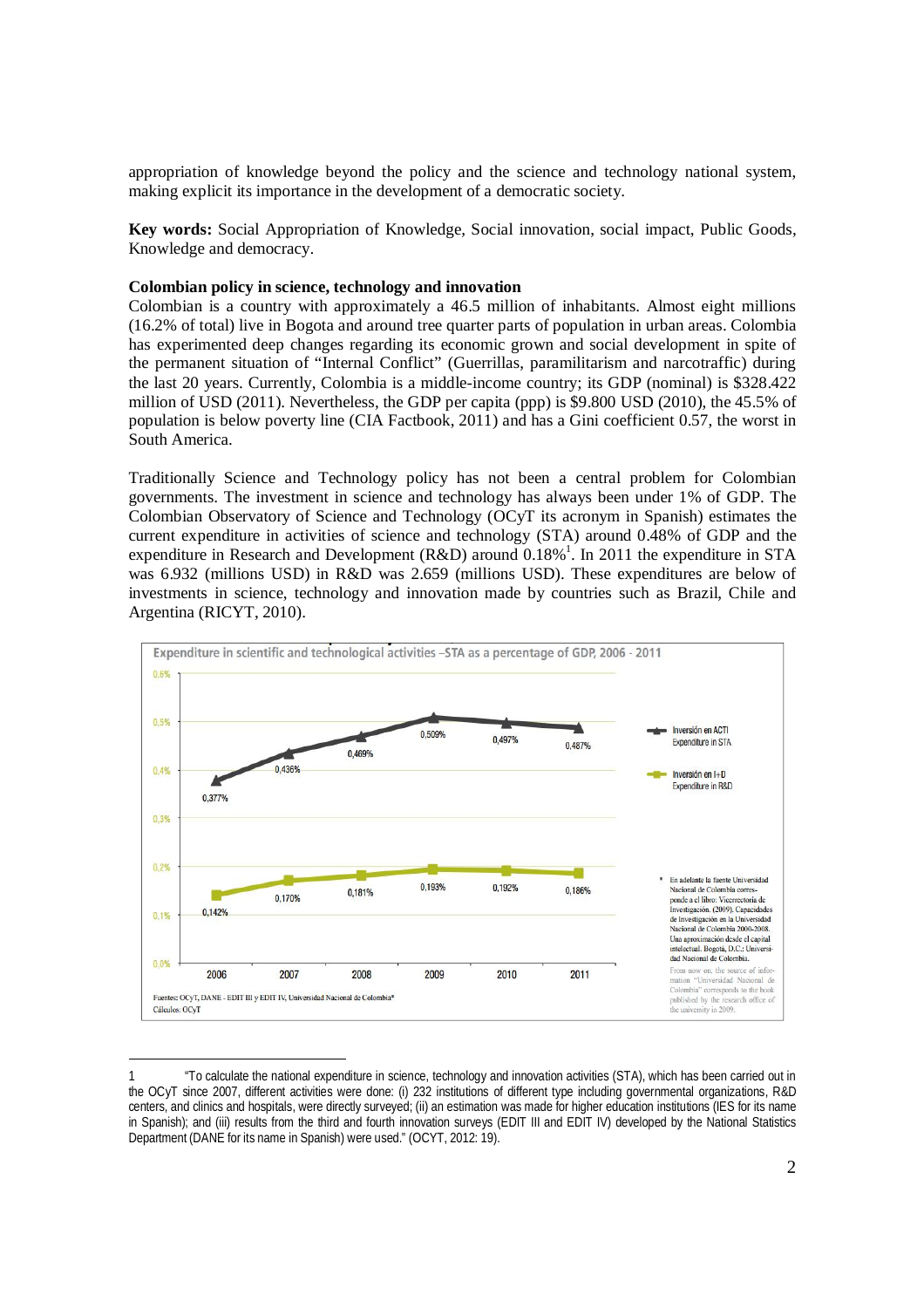## Graphic 1. Expenditure in scientific and technological activities as a percentage of GDP (Source: OCYT, 2012)

Despite this situation, the science and technology agenda has gained visibility among politicians and the general public in the last two decades. Two Acts about science technology and innovation (STI) have been enacted since 1990 (Law 29 of 1990 and Law 1286 of 2009) and a set of institutions for STI has surged, the National System of Science, Technology and Innovation (NSSTI). In terms of policy, the different activities of science and technology have been embedded in NSSTI. According to Law 1286 of 2009, "The NSSTI is an open system which contains the policies, strategies, programs, methodologies and mechanisms for the management, promotion, financing, protection and dissemination of scientific research and innovation technology, as well as public, private or mixed organizations that perform or promote the development of scientific, technological and innovation activities".(Law 1286, 2009).

It is important to point out that the NSSTI is a normative representation of articulation of institutions, sectors and actors. In some extent the system is a representation of the whole society, a society of knowledge whose pivot is science and technology practices and discourses. Nevertheless, the "real" articulation of these actors, in a descriptive sense, is a different issue. In spite of STI policy institutions points out that its field of action is the whole Colombian society, in practice a very few number of institutions such as research universities and big and medium companies are engaged with STI policies and strategies (OCYT, 2012).

On the other hand, the rise of STI agenda could be perceived in the transformation of policy institutions involved in its management. During 40 years COLCIENCIAS has been the institution in charge of STI policy in Colombia. This institution surged in 1968, as a research Fund, following a trend of Latin American development policy. In 1990, the institution was organized as "institute" part of National Planning Department.<sup>2</sup> Then, COLCIENCIAS was transformed in Administrative Department, almost a Ministry of the National government, in 2009. The evolution of its budget, which has been doubled in a period of 2 years, shows these transformations (see graphic 2).



<sup>2</sup> The National Planning Department is the executive administrative agency of Colombia in charge of defining, recommending and promoting public and economic policy. http://en.wikipedia.org/wiki/National\_Planning\_Department\_(Colombia)

-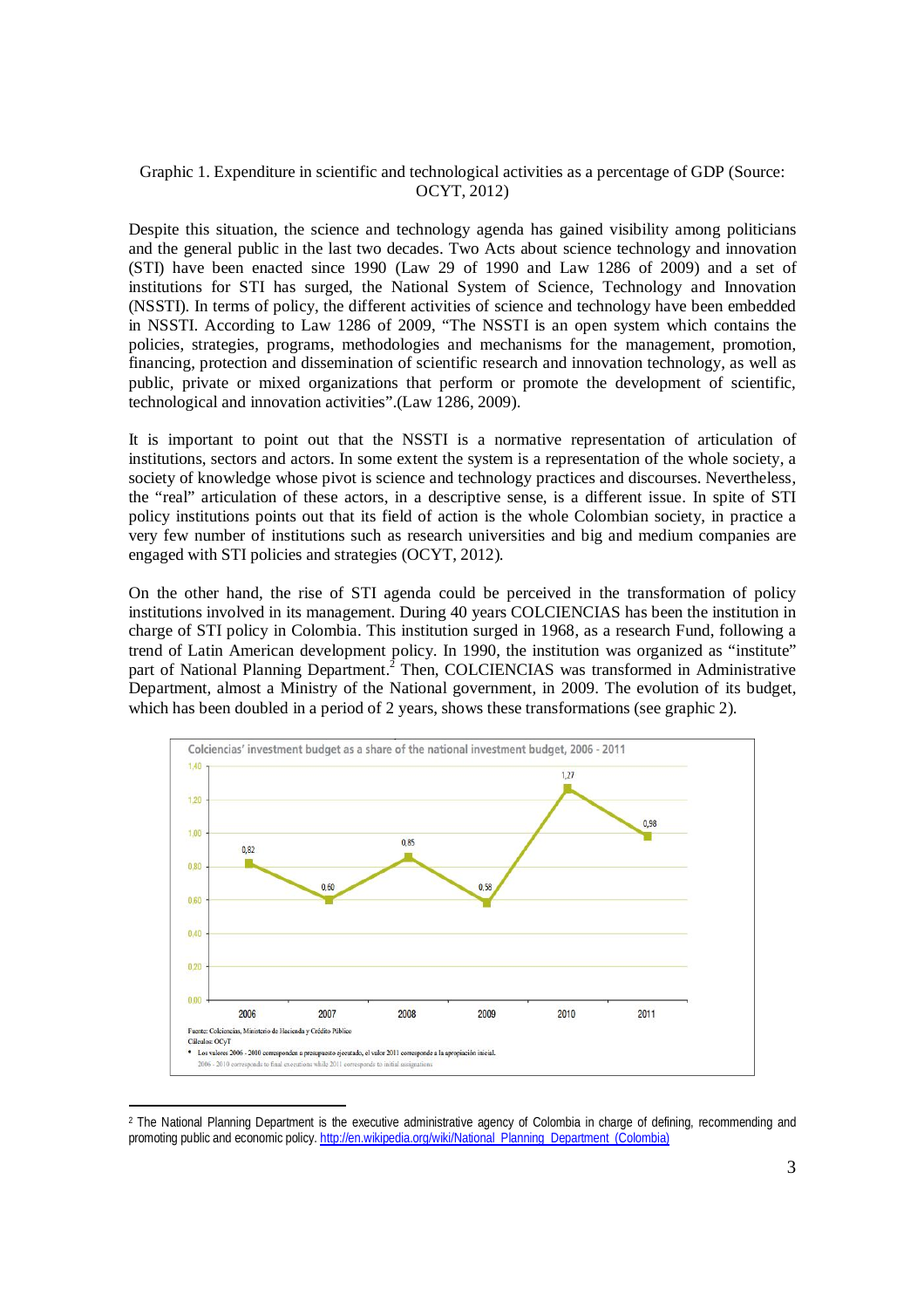## Graphic 2. COLCIENCIAS' budget 2006-2011 (Source: OCYT, 2012)

These processes suggest an increasing engagement (at least in policies) of different actors around scientific knowledge and its relation with society. In Colombian case, discourses about "social appropriation of knowledge"<sup>3</sup> and innovation allow understanding how these "new concerns" interact with traditional frameworks about development. The use of these concepts makes visible the question about legitimacy of policies in democratic societies, opening a wide range of questions about the relationship among knowledge, participation, equity and sustainability.

### **Building bridges between knowledge and society: Social Appropriation of knowledge**

The term social appropriation of knowledge was originally conceived by science and technology institutions concerned for establishing mechanisms and opportunities to engage science and technology with society in general. Although, historically this process has been parallel to the institutionalization of science and technology, strictly the term appears in Colombia during the late 1990's. In the beginning, social appropriation of knowledge was defined as the integration of science and technology values and representations with the "national" culture. In this discourse S&T have been perceived as a key factor in generation of modernisation processes in a country where a complete modernity seems distant. Thus social appropriation strategies have been focus in the popularisation of science and technology through deficit model of communication (Daza and Arboleda, 2009; Lewenstein, 2007).

Nevertheless, a change of discourse has been made by COLCIENCIAS in the last two years. The definition of Social appropriation of knowledge has been redefined using different frameworks such as public participation and sustainability. According to National Strategy for social appropriation of science, technology and innovation (EASCTI acronym in Spanish) (COLCIENCIAS, 2010): "The social appropriation of knowledge is a process of understanding and intervention of relations between technoscience and society, that is built upon the active participation of various social groups that generate knowledge.(...) the dynamics of production of knowledge beyond go the synergies between academia, productive and state, including communities and stakeholders in civil society "(COLCIENCIAS, 2010: 22).

This definition attempts to establish a symmetric relation between science and society, opening the set of social groups that are acknowledged as knowledge producers. In this sense, social innovation is presented as a social appropriation of knowledge strategy. However, the traditional definition of "social appropriation" is still the main reference for this subject in more general policies. For example, the current National Plan of Development emphasizes that popularization should be focus in communicating social benefits of scientific and technological activities. "The social appropriation of knowledge includes the divulgation of the impact of research and innovation among Colombian population on different media such as radio, television, internet and press. Moreover, it is included the promotion of museums and science and technology centres. The goal is building and common languages and communicating successful cases about the capacity of knowledge for creating social value and wellbeing" (NDP-Santos, 2010).

The establishment of this relation between knowledge institutions and society is fundamental for designing and implementing policies because it provides social and political legitimacy that makes effective and possible governance (Hilgartner, 2009). This concern, in the science and technology policies (Law 1286, 2009, Conpes 3580 of 2009) has been translated into the promotion of

<sup>-</sup><sup>3</sup> Although in Spanish the term is "Apropiación Social de la Ciencia" whose translation literally is "social appropiation of knowledge" refers to divulgation, education and popularization of Sciencia and Technolgy. A new National Strategy of Social Apropiation of Sicence, echnology and Innovation was launched in order to defined some practices in 2010.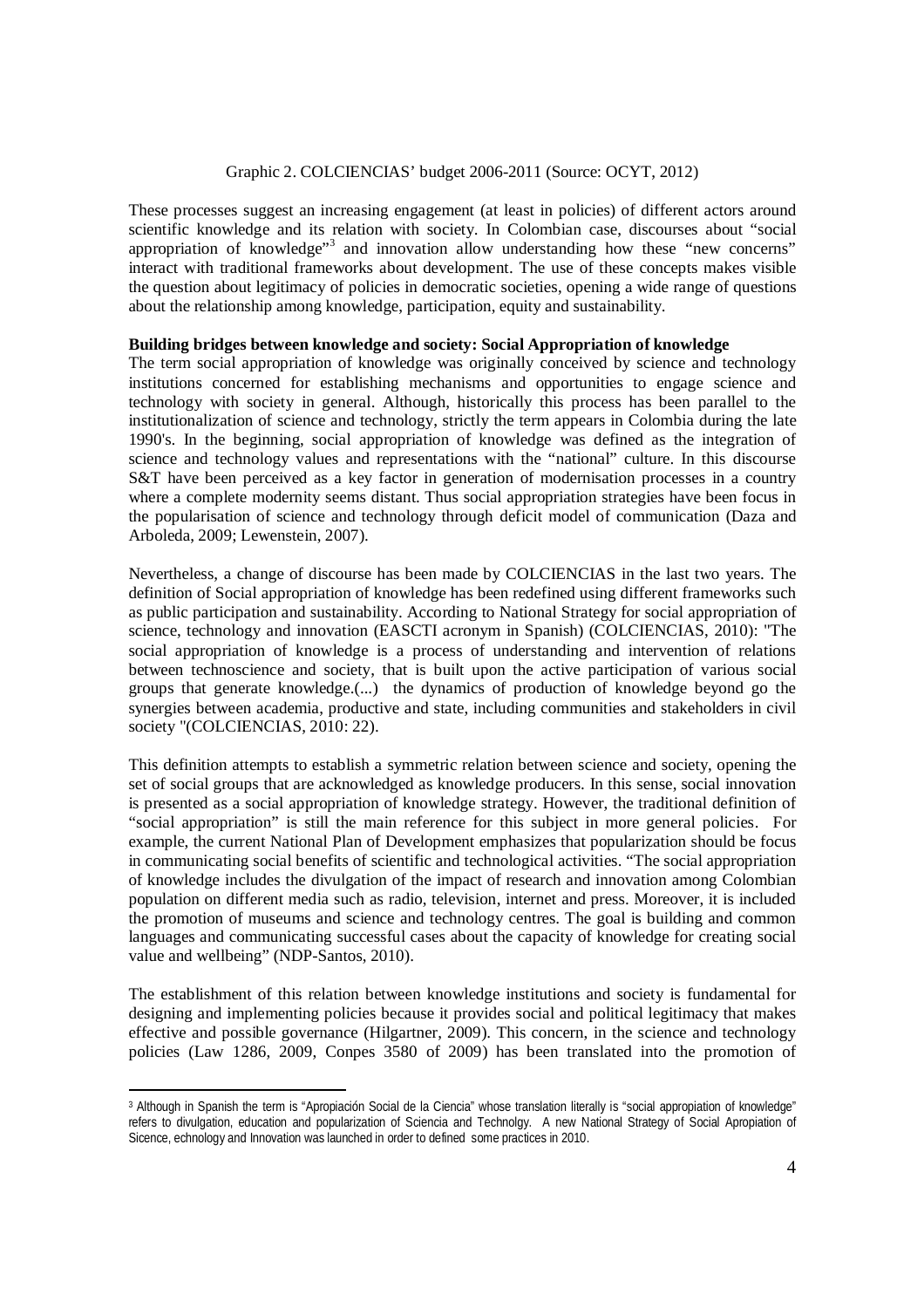"scientific culture" in Colombian society, understanding "scientific culture" as the development of a set of favourable attitudes and values toward scientific knowledge and institutions that support it. Social appropriation of knowledge -as a policy concept- is in principle the result of the social legitimacy need in science and technology policies. If we assume that S&T policies have a fairly small number of direct beneficiaries: researchers, research centres, universities, companies with R&D units, then it is necessary to develop a legitimation discourse aimed to society in general that supports these policies.

In these discourses the question about scientific knowledge role for solving social priorities (assuming those are basic needs shared by the majority of the population) is a central element. When the answer is weak and tangential, the relations between science and society appear as a residue, an accessory. This occurs in productive innovation discourse, where the impact in society just is perceived in the end of the process in relation to the competitiveness and productivity of the country. (DNP, Visión Colombia 2019). On the contrary, if the answer takes into account the complexity of knowledge production, the innovation appears as a political matter, making explicit the importance of knowledge in the Rights exercise in contemporary societies. The question of the political and social implications of knowledge is a central issue that would change the relation among social groups around government and the technical practices that support its development. (COLCIENCIAS, 2010).

As can be seen, there is a gap between COLCIENCIAS and Central Government (President) regarding the definition of science and society relations. The difference in "social appropriation of knowledge" notions shows that COLCIENCIAS effort for opening this debate and making more horizontal the hierarchies does not have enough impact in professional politicians and other government agencies. On the contrary, the discourses of Central Government have had an important impact in the representation of S&T by universities and research centres in relation to innovation agenda.

### **Innovation discourses in National Development Plans**

Despite "social appropriation of knowledge" discourse provides an important set of elements to promote the relation between science and society, in National Development Plans the main discussion about knowledge-society is the innovation policy. As a topic of discussion and debate the innovation has reached gradually an important interest among politicians, media and general public. In recent years, "there has developed a recognition that the country has great potential for innovative growth and development through the action of its national innovation system" (Velazco and Gregson, 2011: 1).

The way how this "awareness" has risen is a discussion matter. The traditional stakeholders of S&T policy in Colombia (universities, research centres and COLCIENCIAS) have used the innovation discourse as a strategy for making visible the importance of long term investment on science and technology in a country where this agenda is not a political priority. At the same time, the strong relation between competitiveness and innovation in the contemporary development discourse in Latin America (CAF, 2004: World Bank, 2001; IADB, 2004) is a key factor on awakening of innovation interest among politicians, business associations and media. On the other hand, the attention of public and media on innovation issues has had a steady increase during the last 20 years (See graph. 3).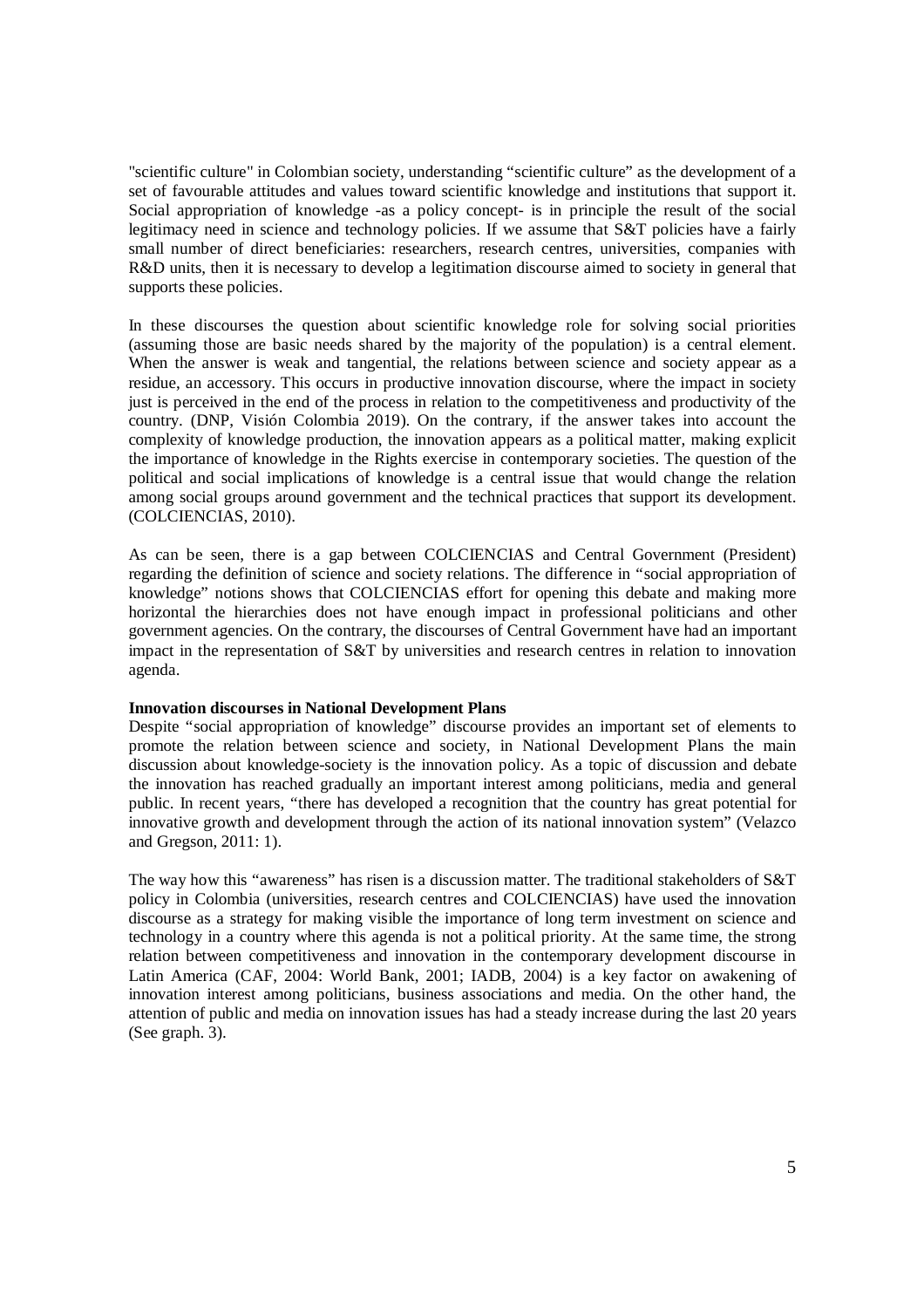

Graphic 3. Direct reference to Innovation in news published in El Tiempo 1990-2011

However, where this discourse has attained the most political visibility is in the National Development Plan (NDP). The National Development Plan is a document defined as the main guideline for each Presidential Term; and it is assumed to enact the proposals, now policies, written by the president of Colombia and his close advisers, (policymakers, politicians and experts -most of them economists-). The institution in charge of it is the National Planning Department DNP (acronym in Spanish). A national development plan is a very special document, more than any other disposition it has a special performative sense regarding governance. Within the document can be found all the action plans to "solve the urgent issues of the country establishing the foundations of the country itself" (NPD-Santos, 2010).



Graphic 4. Direct reference to "innovation" in Government Plan of Colombian presidents (1990- 2010)

It is interesting to point out how the references to innovation have been presented in the different National Development Plans since 1990. From the National Development Plans of Gaviria's administration (1990) until Uribe's administration Plan, innovation appears like a policy of second level, with very few references associated with the technological development. These development plans show an "evolution" of concepts since technological development in relation to the problem of innovation. The innovation discourse has been a key factor in the transit of science and technology as a "cultural" problem to a matter related to competitiveness and economic development.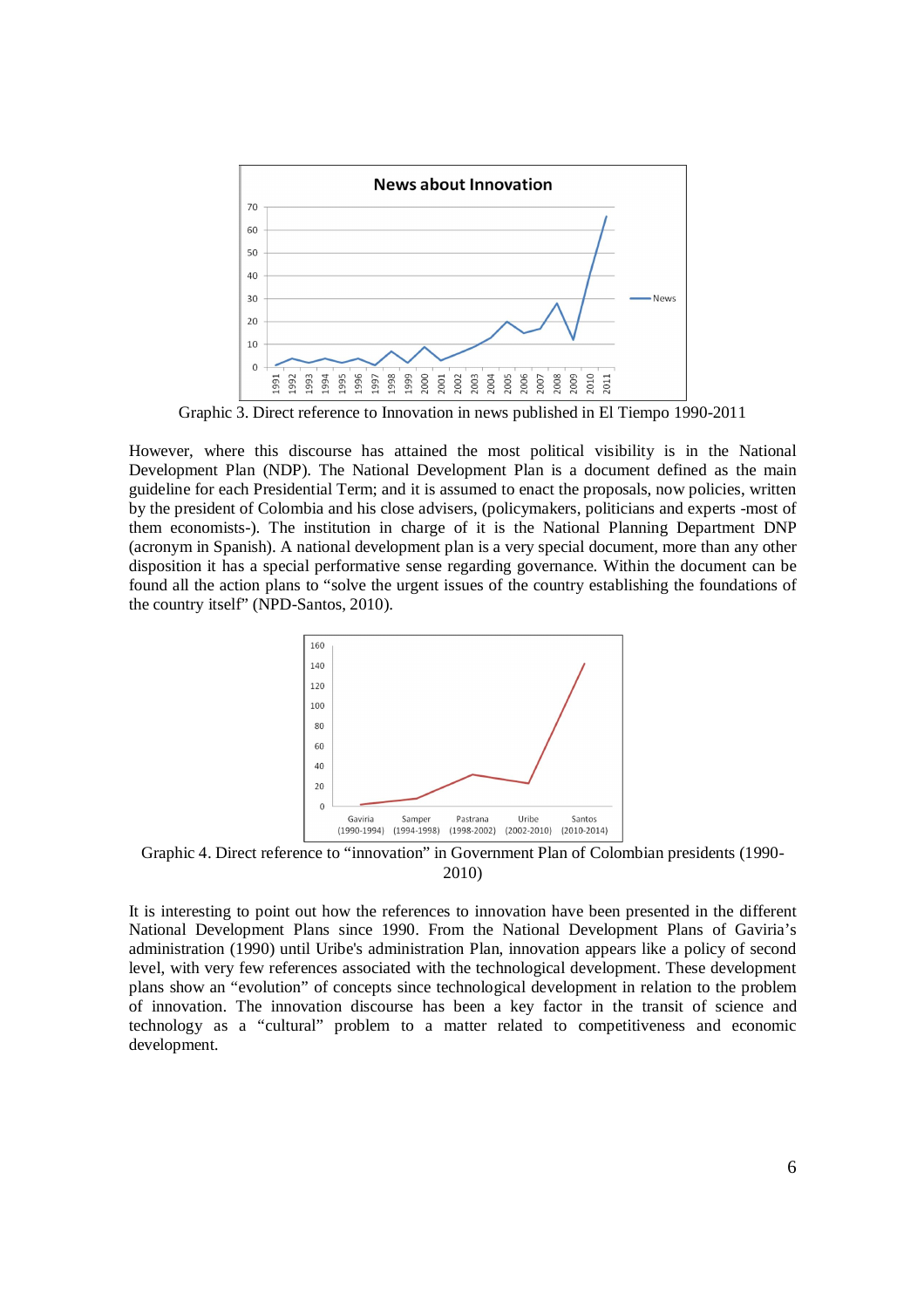The policies in S&T started with the establishment of COLCIENCIAS<sup>4</sup> in 1968. With the rise on "Neoliberal" administrations in the 1990's, fundamental changes were made in the management of the State and its rhetoric. A "new" technocratic style was presented with a strong emphasis on macroeconomic language and competitiveness. However, even though the idea of innovation is presented, the idea of technological development is stronger in this context. For example, the administration Samper (1994-1998) made a special emphasis in productivity, technological development and the good governance. Samper's Plan of Development -designed by the economist Jose Antonio Ocampo- pointed out the need of strong investment in Social Capital in relationship with the development of capacities in S&T.

In this Plan, possibly the most involved with science and technology discourse before Santos's programme, an important set of strategies, that currently are linked to innovation, were presented as part of a wider policy of technological development.<sup>5</sup> Moreover, the system that supported it was not NSSTI; it was just a System of Science and Technology<sup>6</sup>. Similarly, the development was linked to the integration of S&T with Colombian culture and society. This strategy pretended to enhance the training on basic sciences inside the Education System. A starting point was the Popularization of S&T programmes (such as the promotion of Science and technology centres and science and technology divulgation material) as well as the promotion of "scientific activities" with young people; Also it promoted the use of ICT's in order to articulate the country to information (and knowledge) networks. As a consequence S&T would be incorporated in the (national) culture<sup>7</sup> guaranteeing general process of innovation for most of the Colombians. (NDP-Samper. 1994). Nevertheless, despite the last part, innovation, as concept, goal or discourse did not have a central place. It was just another element of S&T transit toward market and "culture".

Finally, it is important to point out that explicit references to innovation were made in relation to a good governance policy. In this case, the promise is a technical state with innovative capacities. A redefinition of planning, coordination and assessments processes will generate a public administration based on a managerial system that should lead to a better effectiveness in the government manage. Nevertheless, other actions were required for improving these institutional capacities. In this matter, the government would promote organizational structure reforms with technological and innovative solutions over all in the development of a public culture services on the citizens (NDP-Samper, 1994).

According to this Plan, institutional restructurings are needed to adequate the State institutions in order to success on challenges imposed by the "new" National Constitution. In contrast, technological innovation "will be prioritized overall those related to communication and data processing". (NDP-Samper, 1994).

# **Santos's Innovation policy: Innovation as "locomotive" of Development**

According to Santos' guidelines, innovation is not just a policy, it is a government principle. Santos's National Development Plan (2010-2014) understands the innovation as "big policy", therefore, references to innovation are presented through different sectors, institutions and levels. Moreover, this discourse has appeared in other policies instruments such as sectorial policies and development planes. Indeed, for NDP 2010-2014, innovation is not only the improvement or developing of new products but the creation of new ways of production, delivery and trading, in

-

<sup>4</sup> This institution was born at the same time that other institutions designed to "boost" the national culture: Coldeportes (Sports policy) and Colcultura (Cultural policies, defined as support to fine arts).

<sup>5</sup> Investment in researchers training, increasing of the national S&T budget to, at least, 1% GDP; promotion of technologic development in companies.

 $6$  Yes, without innovation.

The constructivist approach has researched how S&T is part of all narratives of Modern Societies.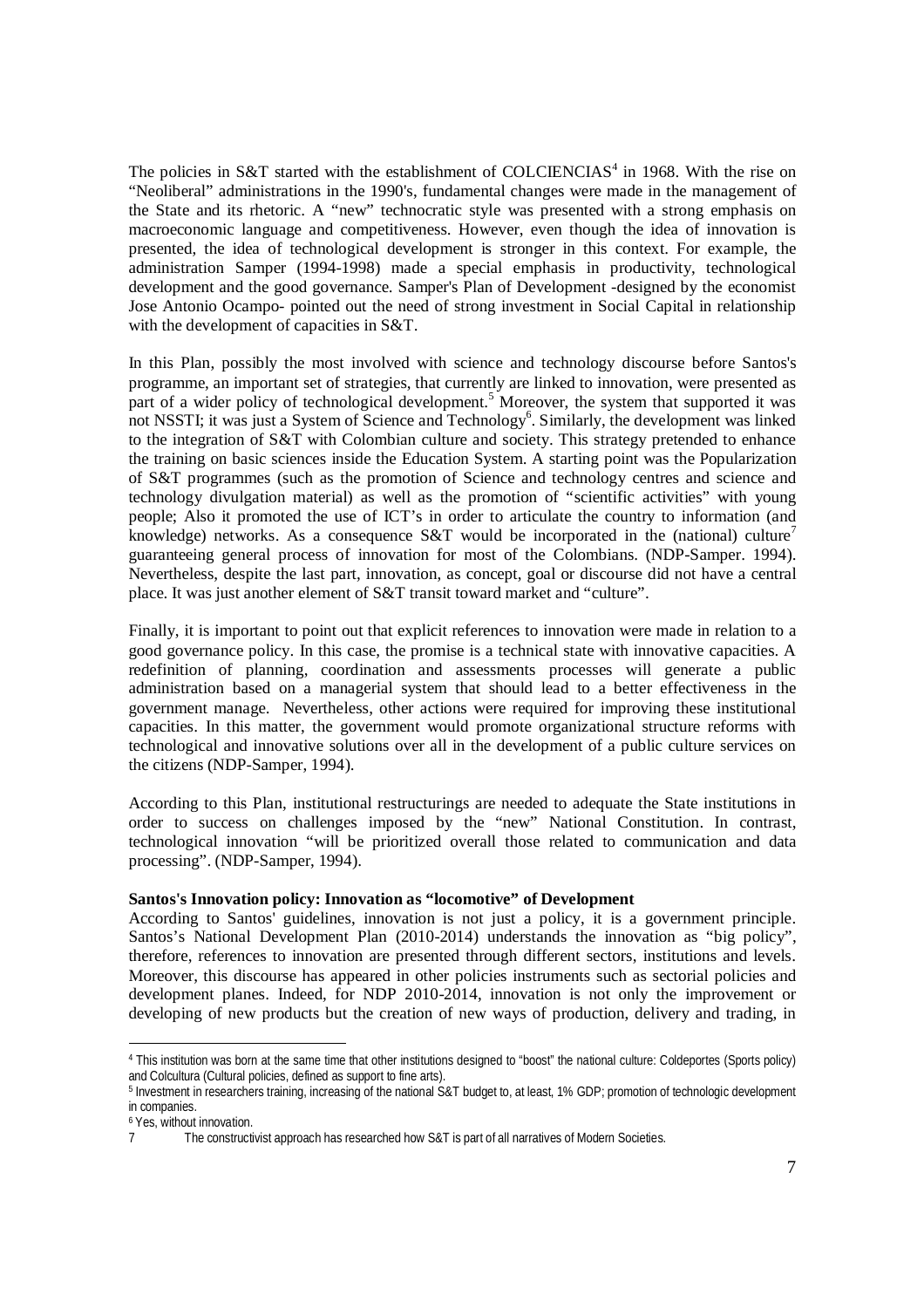order to create value throughout the value chain. What follows is a brief description of Santos' innovation policy made from his National Plan of Development (2010-2014). Here, as it is described by Edgerton, the conception of science and technology as innovation "should be" strongly institutionalized. Following Edgerton, when governments propose new policies in S&T in general they mean research and innovation policies. Innovation seems to have a central role in these policies (Edgerton, 1999).

Generally speaking this policy is denominated **Innovation for prosperity**. There, innovation processes depend on the following factors: Strengthening of intellectual property policies; access and diversification of financial tools; more use and better performance of information technologies; strengthening on higher education system, promotion of business and companies' associations around the development of clusters based on innovation, and consolidating productive alliances among universities, companies and government at a local and regional level, in other words the socalled NSSTI.

For this policy the main actors of the process are the entrepreneurs. "Dynamism of private actors depends on the creation of innovation culture in the Colombian society. In this regard, this policy promotes a regulatory environment that gives a boost to competence among markets and that encourages the creation of enterprises and the development of business" (NDP-Santos, 2010). A successful policy of entrepreneurship does not punish the failure but encourages the learning from the mistake. The innovative entrepreneurs require enough flexibility for changing the business according to environment conditions (NDP-Santos, 2010).

Although innovation agenda is defined as a particular sector of development, knowledge and the innovation are also presented as "transversal pivots" that will support the locomotives of infrastructure, housing, agriculture and mining; allowing the reduction of costs, extending coverage and competing in global markets (NDP-Santos, 2010).

In this plan of development unlike to former plans is made a brief diagnosis of the national obstacles for generating innovation process. The main problems identified are: 1. Low levels of innovation expenditure in companies. 2. Deficit in human resources for innovation. 3. Weakness of NSSTI. 4. Lack of long-term strategic areas. 5. Regional gaps in science and technological capacities (NDP-Santos, 2010). The strategies for solving these problems are: 1. Financing research and innovation projects according to productive structure and regional needs. 2. Training of highly qualified human resource that can transform the knowledge into **innovations**. 3. It is necessary to development a set of institutions that organize and support these processes (NDP-Santos, 2010).

Moreover, innovation discourse is not homogeneous in Santos's policy. The innovation is divided in types: **Productive innovation, Social Innovation and Innovation in governance.** They are part of the same policy: the innovation locomotive, the use of the knowledge as path for the social and economic development. This classification of innovation is defined from a particular conception of society, where this is though as the coordination among market, civil society and State.

### *Productive Innovation*

-

Although the innovation policy in Santos' Development Plan pretends giving strategies and instruments for the different types of innovation (NDP-Santos, 2010), in concrete, more attention is put on productivity and competitiveness. The resources are aimed to improve the productive capacities in strategic areas of investment such as biotechnology, energy and natural resources,

<sup>&</sup>lt;sup>8</sup> In Spanish the expression is "Eje transversal", this is a very common metaphor for describing some problems and interests as central issues.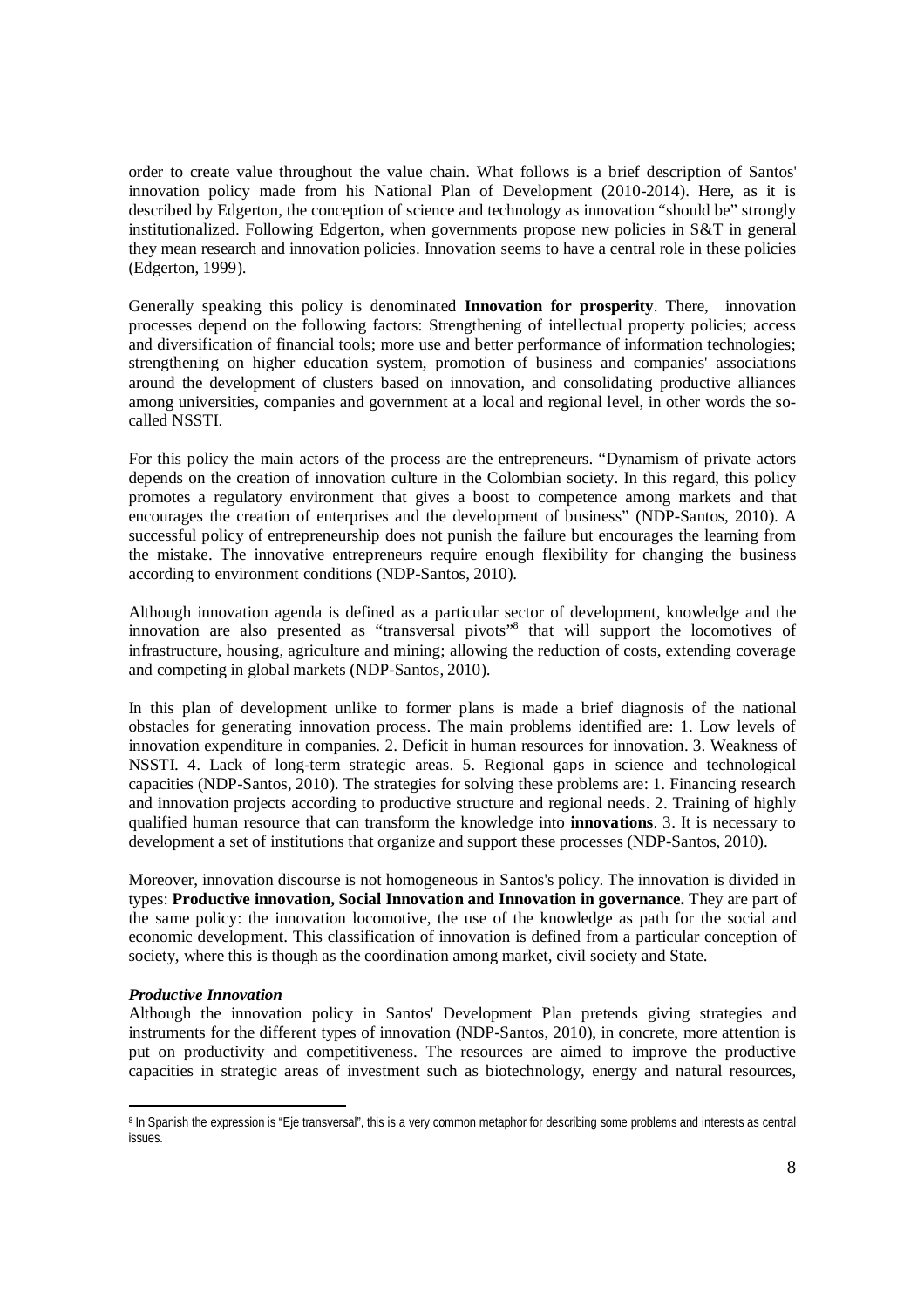information technologies, materials science and electronics, health, design and creativity, and logistics. The productive and technological innovation would allow making more efficient the use of water, land and other productive factors (NDP-Santos, 2010).

Among the different policy instruments that are presented in the Plan, there is a particular emphasis in intellectual property regulation. For this document, "the intellectual property such as in the case of cultural industries contributes to the transmission of the cultural identity, the social cohesion and the quality of life" (CPC, 2009: 175). "The protection of author rights generates incentives to foreign direct investment and consumer's trust" (NDP-Santos, 2010).

The policy argues that despite the efforts for developing an intellectual property regulation according to features of Colombian society such as the presence of indigenous communities, the protection of collective rights of indigenous communities has been exerted with very limited human and financial resources (NDP-Santos, 2010). For example, the case of access to genetic resources and fair distribution of derivative benefits there are high transactions costs that have made difficult its use (NDP-Santos, 2010).

### **Social Innovation**

It is essential to point out that the innovation and the investments in R&D are not exclusive of a specific sector. Therefore, Innovation should be a direction for each link of the value chain" (NDP – Santos. 2010:62). In recent years the adjective "Social" has been added to Innovation. Whereas Innovation has a special emphasis on economic development and competitive increasing, Social Innovation is focus on social development at the solution of exclusion problems.

Santos' Development Plan introduces the concept of social innovation for the first time in a Colombian national policy. Although there is not a clear definition of what social innovation is, it is related with the development of technology and knowledge based solutions for solving social problems. The social innovations are engaged with the policies for of vulnerable populations care such as corporate social responsibility and poverty reduction policies (NDP-Santos, 2010).

Moreover, social innovation also should be a real interest of private sector, specifically, Social Corporate Responsibility. "Finally, if a social strategy really improve the quality of life of Colombian communities, it is required the active participation of both private sector and civil society". The document actually underlines the "crucial and growing" importance of private social investments through different kind of Social Corporate Responsibility. In the same way, the document indicates that those investments, based on a sing of voluntariness, can (and should) be articulated to national and local government programmes in order to impact vulnerable population (NDP Santos, 2010: 100)

Since the presentation of the Development Plan innovation policy, the Government has created a Centre for Social Innovation. It is part of the "new" Agency for the attention of vulnerable population and the fight against the poverty (ANSPE acronym in Spanish). The agency is currently under definition, the program in social innovation is just defining activities and policy instruments. The agency is very focus in low-technologies solution for social and environmental problems and pro-poor design of technologies. COLCIENCIAS would mainly support it in subjects related with productive innovation and social would be defined as part of social policies.

As can be seen, innovation discourse has become in an opportunity to "link" Science and Technology to certain policies "more relevant" in the national context. This discourse had already been promoted by the traditional interests groups that historically have support its promotion (COLCIENCIAS, Universities, scientific associations, research centres and Science Museums). In a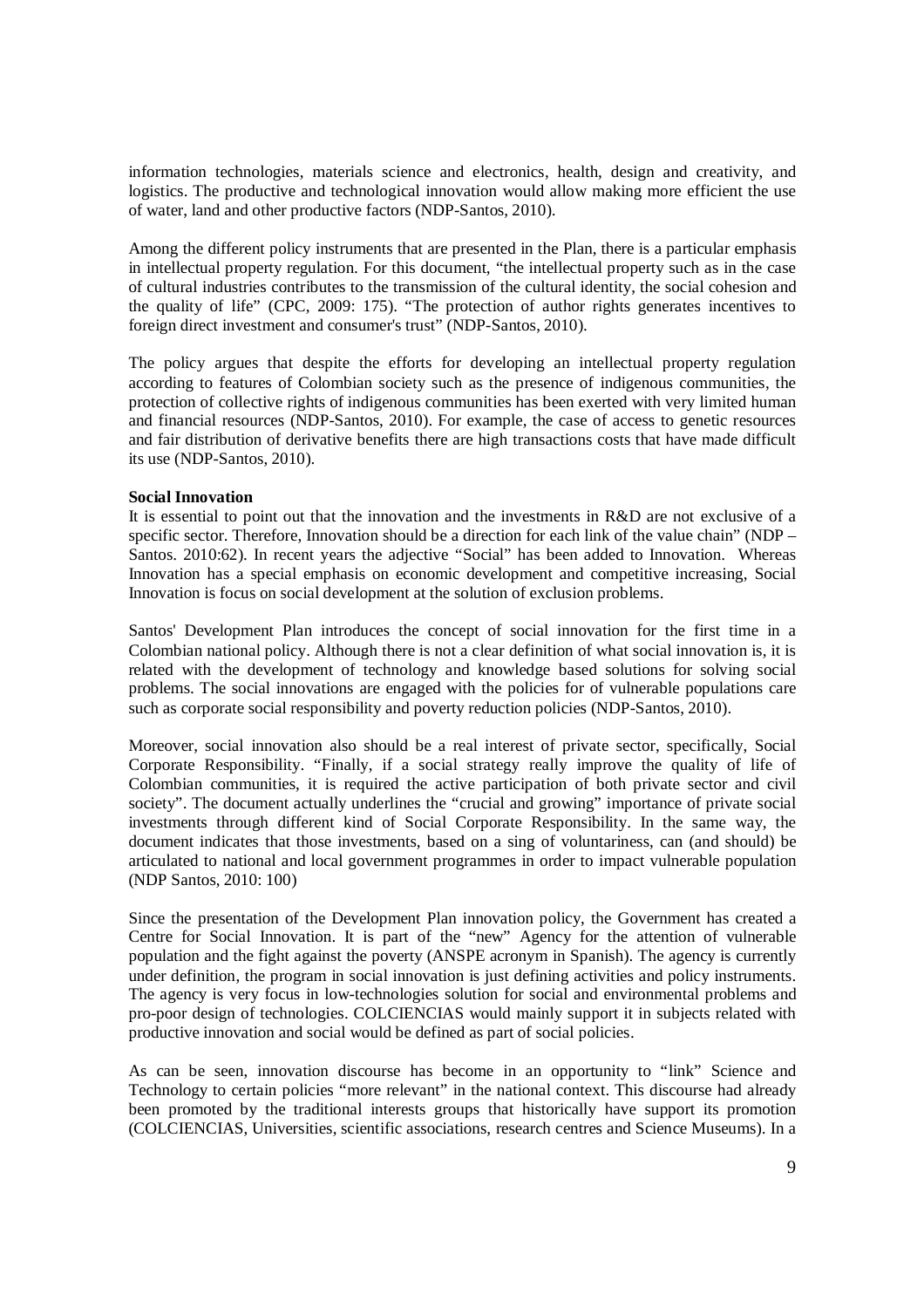general perspective, the STI policies are presented as instruments for generating "the environment in which the knowledge might be a development instrument" contributing to accelerate the economic growing and the social inequity" (COLCIENCIAS, 2008).

Although social Innovation is embedded into social policies, COLCIENCIAS is the institution that defines the criteria to identify what a social innovation is. In this framework is presented social innovation. Although, according to COLCIENCIAS there is no clear definition of social innovation, they agree to point out that it must be related with solving social problems and main society challenges. They include the following issues:

- Creation, adoption and diffusion of new social practices in diverse realms of society.
- New production process of things and artefacts and new governance strategies that allow engagement of local communities.
- Technical innovations from social innovations and production of social innovation from technical issues.
- New communication and cooperation strategies
- Knowledge for developing better social policies (COLCIENCIAS, 2012).

## *Innovation in governance*

Finally, the Development Plan presents a description of Innovation in Governance as a part of the wider principle of Good Governance. In this case, the government innovation is fundamental for attaining a more efficient state that makes the best use of state resources according to national and local priorities. "An efficient State requires human resources engaged with Good governance principle, as well as, better institutions. This is the result of structural reforms" (NDP-Santos, 2010).

The government agenda for the promotion of innovation in governance have the following strategies: 1. Efficiency in public state management. 2. Institutional organization in strategic areas. 3. Organizational and institutional restructuration of the State. 4. Efficiency in transactions. 5. Results-oriented Public management. 6. Incentives for public management (NDP-Santos, 2010).

Santos' Innovation in governance is more related with a creative and efficient public management than with the development of evidence based policies. On the other hand, innovation in governance has been understood as the development of institutional and regulatory support for establishing of science, technology and innovation processes. In this regard the most important development has been the inclusion of STI agenda into National System of Mining and Petroleum royalties.

According to Legislative Act No 5 of  $18<sup>th</sup>$  July 2011, the 10% of mining and petroleum royalty incomes will be earmarked for Science, Technology and Innovation Fund. In 2012 the income for royalties was 4.493 million USD; the STI fund received 429 millions USD. This is a very important change for STI expenditure, taking into account that STI investment fund was 180 million USD the year before (2011).

This change of economic resources has had a deep impact in STI governance. The traditional stakeholders of STI policy (universities, research centres and scientific associations), even COLCIENCIAS had planned a central management of these resources through traditional S&T accountability systems, (v.g.) Peer review and resource distribution based on scientific productivity. Nevertheless, the regulatory framework of Royalty distribution requests active participation of local and regional government in the definition of royalties' expenditure. According to this regulation economic resources must be designated for funding projects with regional impact in the poorest areas of the country. The resources will be distributed according to the Unsatisfied Basic Needs Index favouring periphery areas. This regulation governs also STI funding.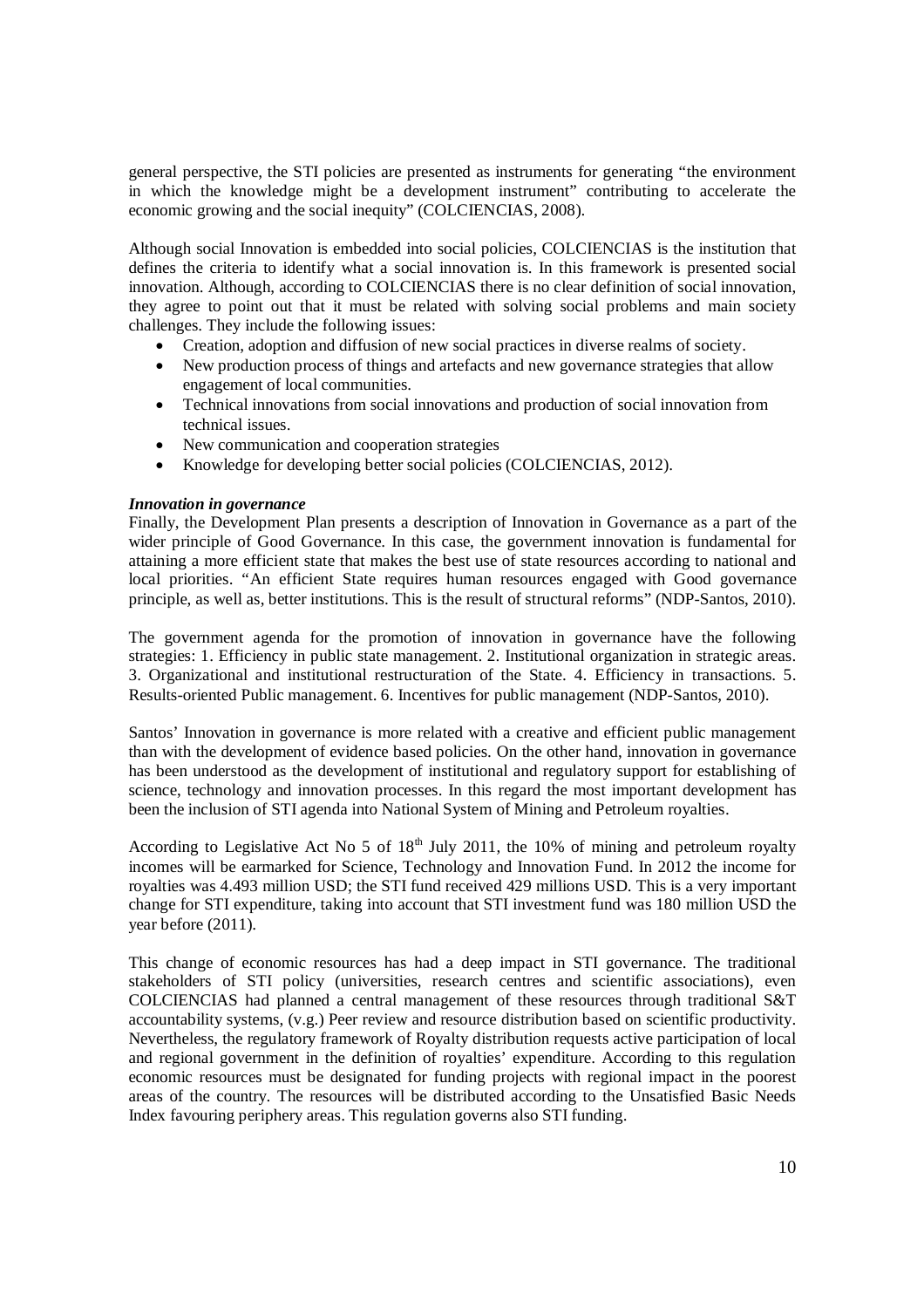A controversy between politicians and technocrats about the distribution and management of those resources and the definition of strategic innovation areas has risen. COLCIENCIAS is an institution whose management has been exerted by scholars, technicians and bureaucrats linked to academic and research institutions. Moreover, COLCIENCIAS has relatively been independent of the mainstream politicians and clientelism. Nevertheless, COLCIENCIAS is not a technocratic institution (Fischer, 1990)<sup>9</sup> as the National Development Department, Banco de la República (Central Bank of Colombia) of Ministry of Finance and Public Credit.

#### **Knowledge and contemporary governance**

This descriptive approximation provides several elements to identify some key points about the relationship between innovation and governance in the Colombian context. What follow we present this topic around three problems: The issue of knowledge investment impact, the social character of innovation and the notion of public realm in these policy discourses.

#### **The (social) impact issue**

-

Policy impact, in particular social impact is a contested issue because it involves complex relations as well as the difficulty of constructing measurement standards. Moreover, all these elements have serious political consequences. In the Colombian case, although this problem has been part of science and technology institution agenda since almost 4 decades, the advance of impact measurement has been scarcely developed.

As a consequence the policymakers usually attempt to avoid the question of policy "impact" or they limit impact assessment to idea of management results. "The goals can be the clearest impact measure. Nevertheless, it is important taking into account goal measure is a second grade measurement: it does measure the result itself but the concordance between proposal and results. Thus it is necessary to consider the result, the declared intention and then their concordance. Because of this, it is important to connect the science and technology impact measuring with policy impact indicators" (Villaveces et al., 2005: 128).

In science and technology policy case the consequence has been to define the "impact" in an endogenous sense: the science impacts itself (Godin y Doré, 2005). The reference to bibliometric indicators has limited the "impact" to social and institutional networks of primary policy beneficiaries (scientist and innovators). The same happens with other sector policies, there is a political and methodological discomfort in relation to impact idea, in particular, the social impact.

The social impact question has a big importance itself because it makes visible the gap between primary beneficiaries of policies and the rhetorical promises in their formulation. Moreover, this question has had made explicit the necessity of opening the current policy assessment methodologies (Godin y Doré, 2005). Currently there is an implicit relation between social impact of research and social appropriation of knowledge; this is evident in some science and technology policy forms and bureaucratic technologies such as SIGP (acronym in Spanish for Project Manage System). This technology allows standardizing the research projects that are presented by the different research groups of the country. This format requests to present in the research projects, activities of social appropriation of knowledge as well as to define direct beneficiaries of the research. In the first case, impact is described as research vulgarisation activities, in the second; this is a description of groups and beneficiaries. According to Ariza (2010) a detailed review of these projects shows how researchers present vaguely the research impacts. He makes a review of the

<sup>9</sup> "Technocracy, in classical political terms, refers to a system of governance in which technically trained experts rule by virtue of their specialized knowledge and position in dominant political and economic institutions" (Fischer, 1990: 17).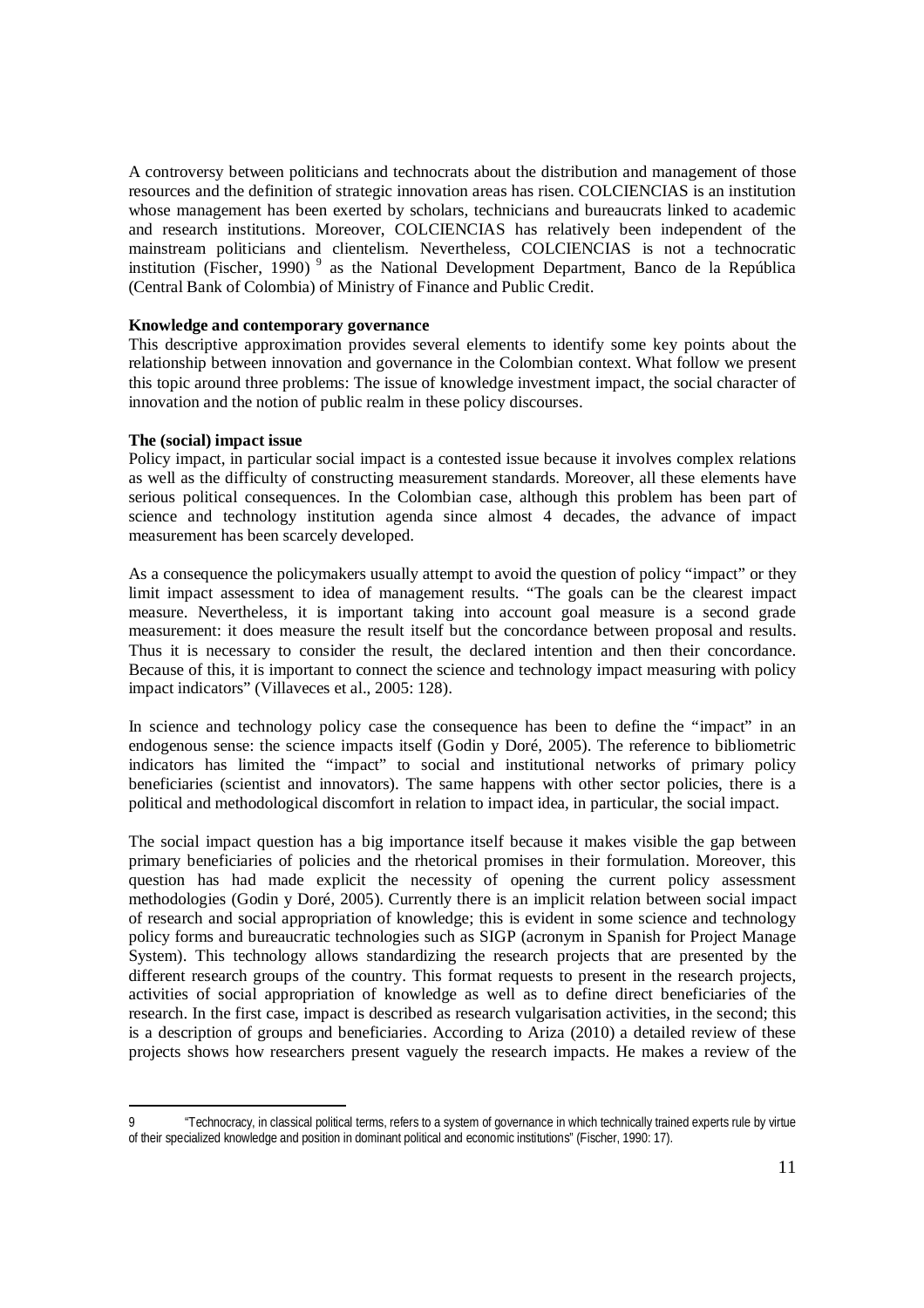projects presented for COLCIENCIAS's funding on SIGP 2009-2010. According to his description 72% of projects point out as primary beneficiaries of their research the scientific community.

Appropriation of knowledge and innovation discourses are embedded into a framework that assumes a priori the benefits of STI, these discourses are intended to "reveal" the real impact of such investments on common good and promote favourable attitudes and values toward activities and projects that they promote. On the other hand, these discourses are framed in a particular sort of "technological determinism", which defines the social change as a consequence of technical innovations. According to Phills, Deiglmeier and Miller innovation is both process and an outcome. In one hand innovations could be an organizational and a social process that produces specifics sorts of knowledge that then are incorporated by society or market. On the other hand innovation also can be an outcome such as new products; new production method or product features (Phills et al, 2008: 38).

In the case of the policies presented the question for knowledge impact is avoided and on the contrary the emphasis is made in some assumptions regarding to social and public realm.

#### **What's the "social" in innovation?**

As has been said, the main objective of the National Policy of Research and Innovation is: "Generate the environment in which the knowledge might be a development instrument" contributing to accelerate the economic growing and the social inequity" (COLCIENCIAS, 2008). Moreover, this discourse has appeared in other policies instruments such as sectorial policies and development planes. Indeed, for the first version of de National Development Plan innovation 2010- 2014, to innovate is not only the improvement or developing of new products but the creation of new ways of production, delivery and trading, in order to create value throughout the value chain. It is essential to point out that the innovation and the investments in R&D are not exclusive of a specific sector. Therefore, Innovation should be a direction for each link of the value chain" (NDP – Santos. 2010:62).

In recent years the adjective "Social" has been added to Innovation. Whereas Innovation has a special emphasis on economic development and competitive increasing, Social Innovation is focus on social development and the solution of exclusion problems. This distinction has made invisible the social nature of innovation and knowledge production present in market-directed innovation. On the other hand, social innovation becomes a second class innovation, more related with social assistance. In the case of social innovation strategies in Colombia the social is defined as the problems related with poverty, violence and in general with different basic necessities. On the other hand, the social innovation are defined as organisational arrangements, however, this definition has had few development in the policy.

#### **Knowledge and Public Realm**

The production of knowledge is considerate as a public good. A public good, is a good or a service that benefits the whole society private entrepreneurs cannot afford or do not get enough incentives to produce them. The public goods have two characteristics: first, the consumption of a person does not affect the consumption of others; second, nobody can be excluded of its benefits, although have not "contributed" directly in the production of the good. According to liberal economy, only who can afford a good is able to obtain it; thus the public goods could not be produced neither provided by the market (Samuelson, 1954: 387; Stiglitz, 1999)*.*

The definition of Science and Technology as a public good has been important on the STI policies formulation. Because of technical progresses are "consequence" of scientific research they are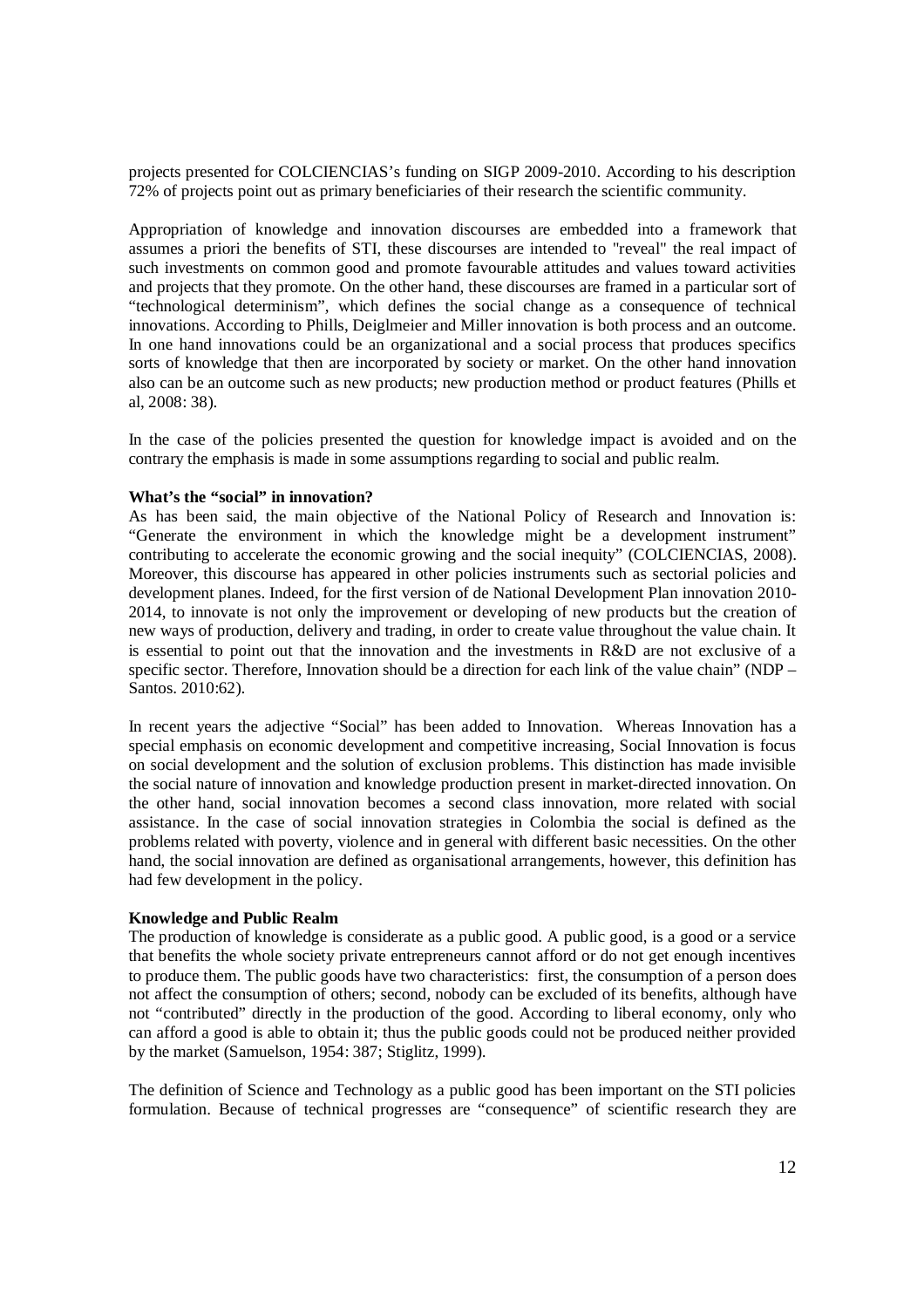positive externalities that are used by free-riders. The support to particular research based on public funding is held on basis of knowledge public good character and the social character of the taxation.

Knowing the Public Good definition, it is easy to understand why the State directly promotes science and technology activities. Nevertheless, some innovation dynamics, practices and outcomes which are inserted in a knowledge economy, could contradict some of those public good principles. Moreover, the knowledge production implies sort of restrictions that hardly make science, in practice, be perceived as a public good. Those can be material restrictions, for instance "free" access to data bases and books; Also there are symbolic restrictions such as the control or manage of languages and experts representations likewise the complex regulations, socio-legal networks built around intellectual property. Furthermore, some social forms of knowledge production are closer to democratic values than others (Winner, 1986).

This assumption is present in Colombian innovation discourse. The emphasis in productive innovation is based on the idea of the correspondence between particular benefit and common good. In order to create a similar debate around knowledge production it is essential to make visible the role of social movements, stakeholders, institutions and actors in the discussion of public agendas. Think about the knowledge production in terms of rights. The social innovation, because of the problems which deal with, has many references to rights and participation. On the contrary, the others forms of innovation, in particular, productive innovations are presented as apolitical, just defined by the knowledge itself.

On the other hand, it is important to point out that public realm is not given a priori. It is an election and a social goal. The classic definition of public realm has been constantly reproduced in different spheres of public policies. In the S&T policies, each private appropriation of knowledge would be a social and public appropriation. This argument has made relevant the "social impact" of policies, which eventually provides ways to construct legitimacy, as long as it were an effort to establish "objective" measures between particular (or private) benefit and collective welfare.

### **CONCLUSION**

The "knowledge society" has become an important framework for developing policies. This framework has generalized representation and concerns around the role of knowledge in contemporary forms of governance, in particular with innovation and based-knowledge decision making narratives. At national level, this discourse has been appropriate by politicians and decision makers, in the Colombian case, it is a common reference in policy rhetoric and different public government presentation. Moreover, this has had an important impact in the rise of STI expenditure. The innovation discourse has reached a high popularity among the different institution of the government. Innovation has become a new word for describing quality and creativeness, as well as, the importance of taking into account knowledge in contemporary societies.

On the other hand "traditional" stakeholders of STI policies have developed different discourses for creating links with broader publics and the "general" society. They have generated the term "Social appropriation of knowledge" for describing the necessity of integration between science and other social representation and values. Moreover, they have used the rise of innovation discourse for promoting their agenda. These discourses are the result of the search of legitimacy and public support to an agenda that has not been very strong in Colombia.

The innovation discourse is a trading zone between politicians, policymakers, companies and researchers. One of the most exciting arenas for understanding these processes is social policy, its problems, priorities and mechanisms. In this type of policy problems, expertise connects economic,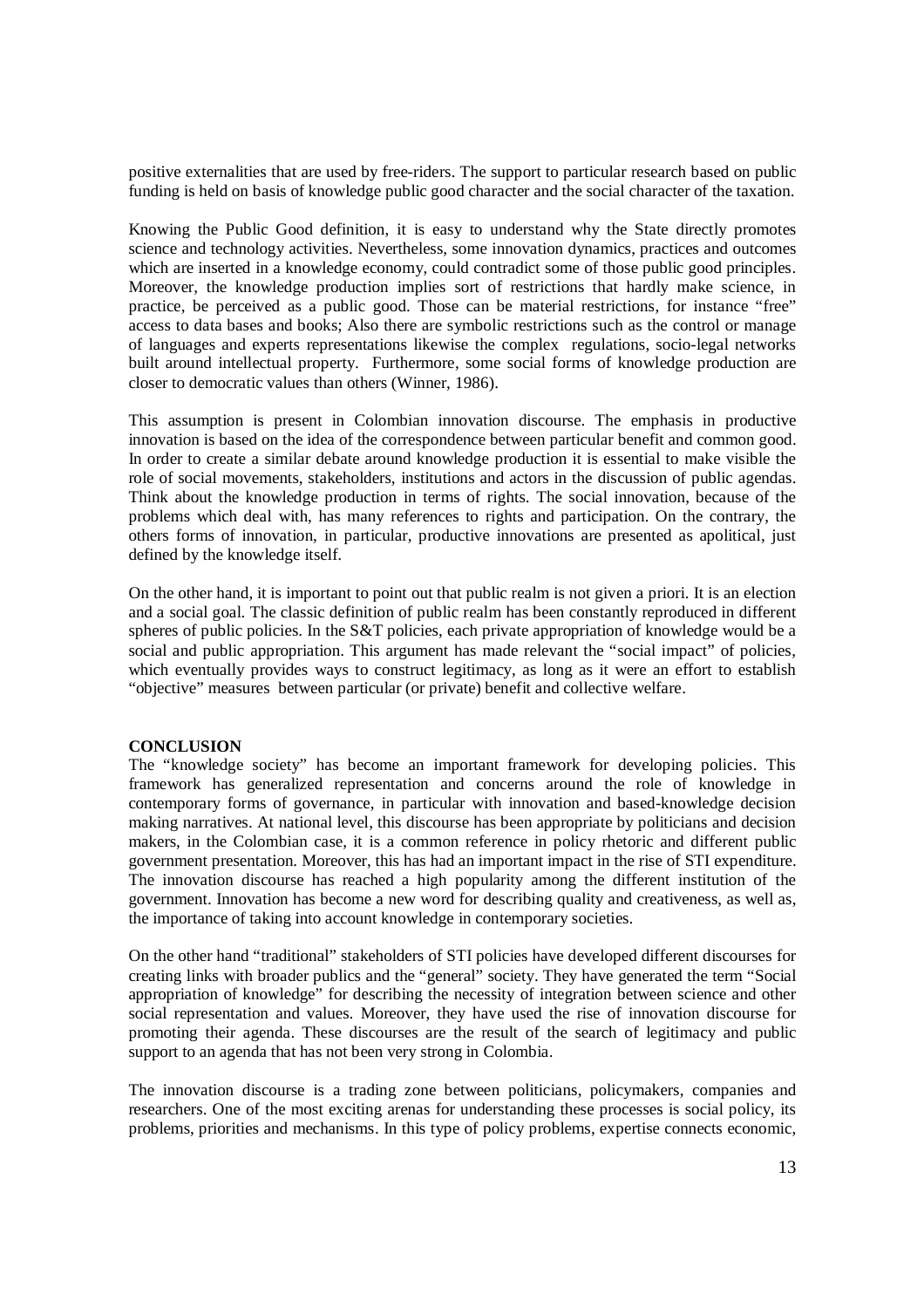national and international public agendas, promotion of rights and different representations and technoscientific discourses. This combination makes politics a field of prime importance for understanding the relationships between science and society.

It is necessary to see the relation among different instruments of governance such as policies, legal settings, regulations, budgets and standardisation for tracing the multiple notions of innovation discourse. On the other hand, the multiplicity is present in the gaps and discontinuities between traditional stakeholders of S&T and "professional" politicians and high level planners and policymakers. These differences have had impact in the development of some debates around the legitimacy of innovation discourse and the experts' role, such as the case of Royalties regulation and regional budget planning.

The rise of innovation discourse in Colombia has important assumptions regarding the relationship between knowledge and society. First, it is no clear the discussion about impact of this investment in public welfare. The impact is defined as endogenous to NSSTI system; the benefits are defined apriori following the dynamic of a market society. Knowledge as public good assumption made that these policies do not present strategies for distributing innovation benefits. Although Santos innovation discourse attempts to present a diverse definition of innovation, on practice, the policy emphasises the role of productive innovation in economic and social development.

On the other hand, the distinction between social and productive innovation have an important impact in the way how is understood the social in policy. The social innovation discourse makes explicit the importance of considering the knowledge and experts role in the solution of key problems for society such as poverty, social sustainability and violence. Nevertheless, this restricts the social to a particular type of innovation. The social disappear of the discussion about innovation in general, the role of communities and interest groups is limited to a very specific type of activities with fewer resources and political visibility.

### **Bibliography**

Ariza, V. 2010. *Caracterización de los tipos de actividades y relaciones de apropiación social del*  conocimiento. Una aproximación a través de los grupos de expertos tecno-científicos, proyecto de investigación Programa Jóvenes Investigadores, Colciencias. Bogotá.

Callon, M. 1994. "Is Science a Public Good?" Science, Technology and Human Values 19(4): 395- 424.

COLCIENCIAS (2010) *Estrategia Nacional de Apropiación social de la ciencia, la tecnología y la innovación.* (Primera edición), Bogotá: COLCIENCIAS.

Corporación Andina de Fomento (CAF). (2004). *Reflexiones para retomar el crecimiento. Inserción internacional,transformación productiva e inclusión social.* Caracas: Corporación Andina de Fomento.

Galison, P. (1997). *Image and Logic.* Chicago: Chicago University Press.